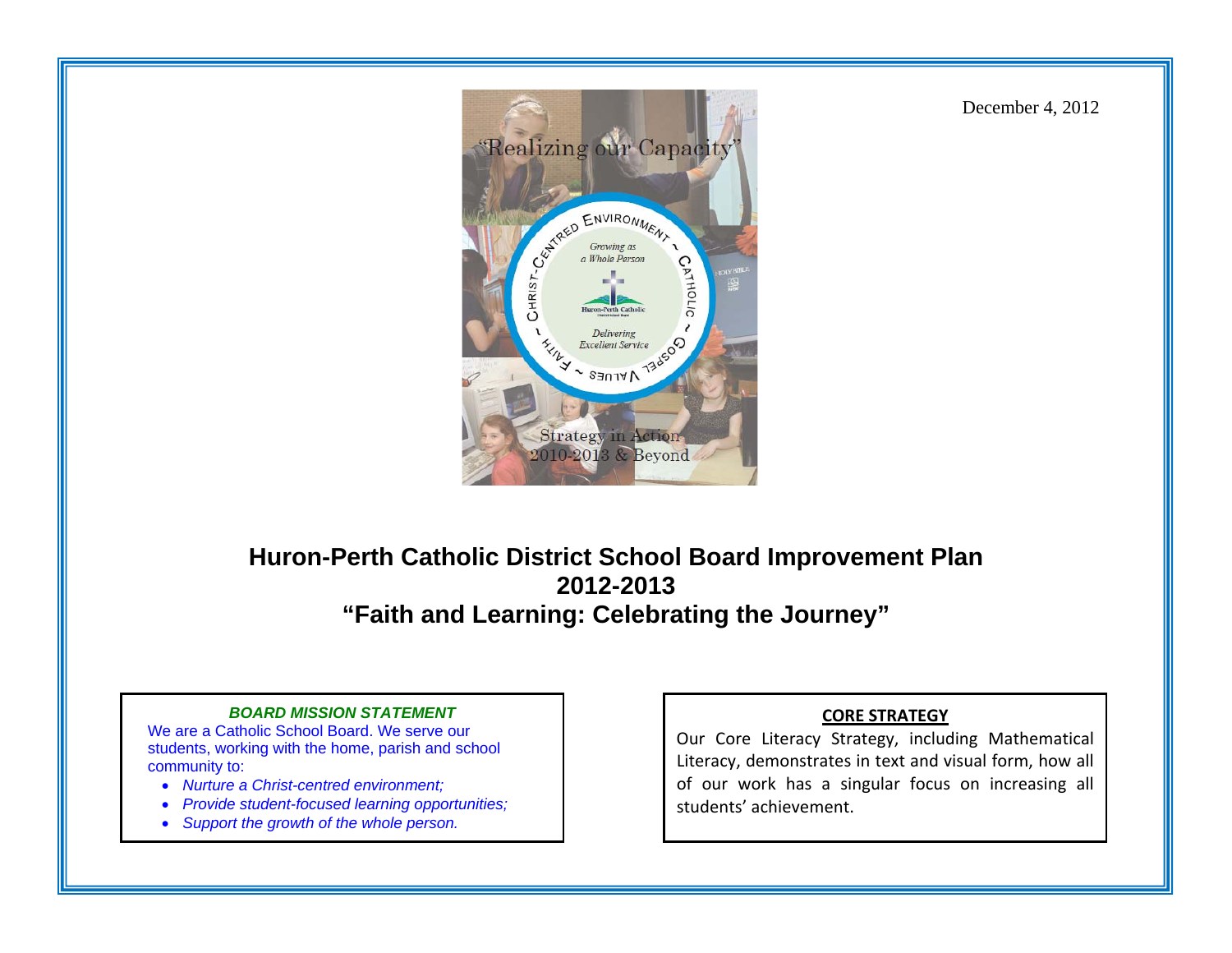**If we support elementary teachers as they address the reading, writing, oral communication and or numeracy learning needs of students with learning disabilities, then we will see an increase in achievement for these students. By June 2013, of students with an IEP in elementary, 75% will achieve Level 3 or 4 in Reading, 70% will achieve Level 3 or 4 in writing and 75% will achieve Level 3 or 4 in Number Sense and Numeration measured by June 2013 Report Card data and EQAO data (for the 2012-13 school year our improvement focus will be on students with an identified learning disability).** 

**If secondary teachers through the professional learning cycle implement inquiries to address the needs of students with learning disabilities, then we will see an increase in achievement for these students. By June 2013, of students with an IEP in secondary, 70% will achieve Level 3 or 4 in their Math and English courses as measured by the semester end report card and 62% on EQAO numeracy scores (for the 2012-13 school year our improvement focus will be on students with an identified learning disability).**

| Strategies/Actions                                                                                                                                                                                                                                                                                                                                                                                            | <b>Professional Learning</b>                                                                                                                                                                                      | Monitoring                                                                                                                                                                                                                                                                                              | <b>Monitoring Impact</b>                                                                                                                                                                                                                                               | Evaluation                                                                                                                                                               |
|---------------------------------------------------------------------------------------------------------------------------------------------------------------------------------------------------------------------------------------------------------------------------------------------------------------------------------------------------------------------------------------------------------------|-------------------------------------------------------------------------------------------------------------------------------------------------------------------------------------------------------------------|---------------------------------------------------------------------------------------------------------------------------------------------------------------------------------------------------------------------------------------------------------------------------------------------------------|------------------------------------------------------------------------------------------------------------------------------------------------------------------------------------------------------------------------------------------------------------------------|--------------------------------------------------------------------------------------------------------------------------------------------------------------------------|
|                                                                                                                                                                                                                                                                                                                                                                                                               |                                                                                                                                                                                                                   | Implementation                                                                                                                                                                                                                                                                                          |                                                                                                                                                                                                                                                                        |                                                                                                                                                                          |
| Board and School Resource Team will continue<br>to assist teachers in elementary classrooms<br>with deeper implementation of the talking<br>word processor to support writing in<br>classrooms especially for students who have a<br>learning disability. (Sept 2012 - May 2013)<br>Board and School Resource Team will continue<br>to focus on precision in the development of the<br>IEP Performance tasks. | Regular Board and School Resource Team<br>meetings will provide information and<br>strategies for supporting students with<br>learning disabilities.                                                              | Board and School Resource Team will<br>be provided with a list of students<br>who have an identified learning<br>disability in order to ensure that all of<br>these students are regularly using the<br>talking word processor for classroom<br>assessment of their writing. (Nov<br>2012)              | Students' with an IEP ongoing<br>achievement in writing and<br>math will be tracked by the<br>principal through regular<br>discussions with teachers.<br>Principals will provide<br>achievement information<br>(based on teachers' classroom<br>assessments) for these | In elementary Term<br>1 Report Card<br>marks will be used<br>to evaluate the<br>achievement for<br>students who are<br>identified with a<br>learning disability.<br>EQAO |
| School and Board Resource Team will assist<br>secondary departments with the professional<br>learning cycle.<br>School supported interventions coordinated by                                                                                                                                                                                                                                                 | Secondary SERTs will be invited to<br>participate in professional learning at<br>departmental meetings.                                                                                                           | Elementary and secondary principals<br>will be provided with a list of students<br>at their school who have an identified<br>learning disability. (Nov 2012) to use<br>at job embedded learning sessions<br>and team meetings to track the<br>impact of targeted work by teachers<br>for these students | students to the superintendent<br>at regular superintendent<br>visits.<br>Secondary Special Education<br>Department Heads will report<br>to the school team at regular<br>intervals on ongoing<br>achievement for these                                                | accommodations<br>for these students<br>will be reviewed in<br>January.<br>Updates will be<br>done in July using<br>Term 2 report card                                   |
| elementary school SERTs will support students<br>on IEPs who have an identified learning<br>disability and produce gains in their math<br>achievement in grade $3 - 8$ . (Oct 2012 - May<br>2013)                                                                                                                                                                                                             | In November, elementary and secondary<br>SERTs will participate in further learning<br>activities to assist their use of Leaps and<br>Bounds Math Intervention program with<br>students on IEPs at their schools. | SERTs will be present at departmental<br>meetings to collaborate on the<br>professional learning cycle.                                                                                                                                                                                                 | students.                                                                                                                                                                                                                                                              | marks.<br>In secondary, mid-<br>term and final<br>report card marks<br>will provide                                                                                      |
|                                                                                                                                                                                                                                                                                                                                                                                                               | Principals will participate in 2 network<br>sessions in November to learn about<br>tracking early reading and strategies for<br>instruction for students who struggle in<br>Math.                                 | A survey will be conducted in March<br>2013 to determine the degree of use<br>of Leaps and Bounds.                                                                                                                                                                                                      | Results of the survey will<br>indicate the impact on<br>students with an IEP in Math<br>learning and achievement.<br>Principals and SERTs will meet                                                                                                                    | information about<br>achievement for<br>the secondary<br>students targeted in<br>this goal                                                                               |
| SERTs will review the psycho-educational<br>assessments of students with a learning<br>disability to ensure students strengths and<br>needs are addressed and supported in their<br>curriculum programming.                                                                                                                                                                                                   | In January, 2013, SERTs will<br>participate in an in-service regarding<br>how to accurately pull strengths and<br>needs from the psycho-ed<br>assessment.                                                         | Students with a learning disability will<br>have their IEP and report card marks<br>monitored by the principal to ensure<br>achievement is being monitored for<br>improvement.                                                                                                                          | with classroom teachers to<br>ensure strategies and<br>resources are implemented to<br>support students with a<br>learning disability and their<br>ongoing achievement.                                                                                                | EQAO data will be<br>used in August 2013<br>to analyze<br>improved<br>achievement for<br>these students in<br>both elementary<br>and secondary.                          |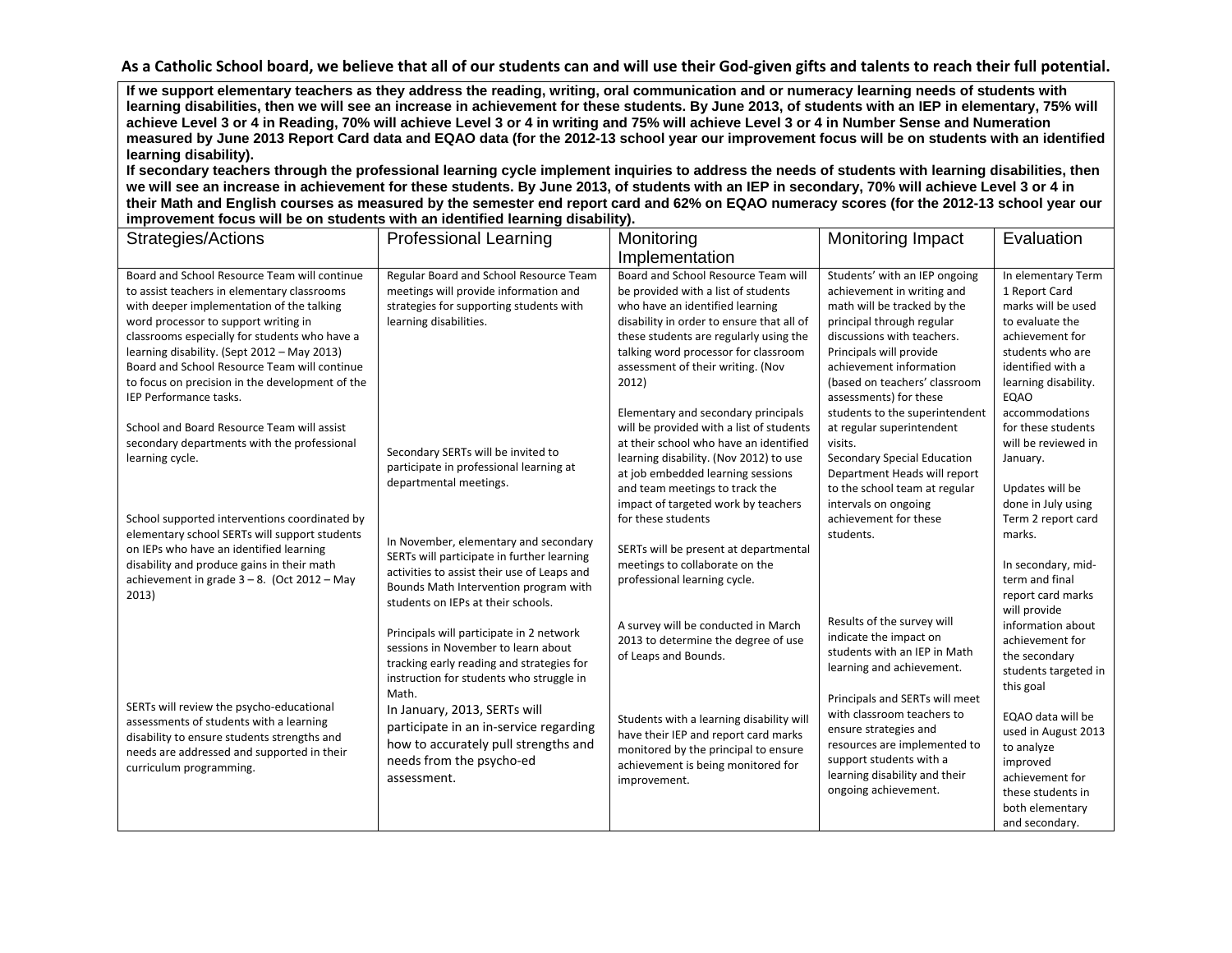**If we support primary teachers' collaborative inquiries focused on how the** *Four Roles of the Reader* **of the literate learner develop congruently and serve to reinforce each other, then by June 2013, 85% in each of SK, Gr.1 and Gr. 2 students; will be at the appropriate Reading benchmark as measured by the appropriate diagnostic assessments. These targets are a 3% - 14% incremental increase in the current achievement of the Reading benchmark by these student groups.** 

| <b>Hodding Bonomman by those stadent groups.</b>                                                                                                                                                                                                                                      |                                                                                                                                                                                                                                                                                                                                                                                                                                                                                                                                                                                                                                                                                                               |                                                                                                                                                                                                                                                                                                                                                                                                                             |                                                                                                                                                                                                                                                                                                                                                                                                                                                                                                                                                                                                                                                              |                                                                                       |
|---------------------------------------------------------------------------------------------------------------------------------------------------------------------------------------------------------------------------------------------------------------------------------------|---------------------------------------------------------------------------------------------------------------------------------------------------------------------------------------------------------------------------------------------------------------------------------------------------------------------------------------------------------------------------------------------------------------------------------------------------------------------------------------------------------------------------------------------------------------------------------------------------------------------------------------------------------------------------------------------------------------|-----------------------------------------------------------------------------------------------------------------------------------------------------------------------------------------------------------------------------------------------------------------------------------------------------------------------------------------------------------------------------------------------------------------------------|--------------------------------------------------------------------------------------------------------------------------------------------------------------------------------------------------------------------------------------------------------------------------------------------------------------------------------------------------------------------------------------------------------------------------------------------------------------------------------------------------------------------------------------------------------------------------------------------------------------------------------------------------------------|---------------------------------------------------------------------------------------|
| Strategies/Actions                                                                                                                                                                                                                                                                    | <b>Professional Learning</b>                                                                                                                                                                                                                                                                                                                                                                                                                                                                                                                                                                                                                                                                                  | Monitoring                                                                                                                                                                                                                                                                                                                                                                                                                  | Monitoring Impact                                                                                                                                                                                                                                                                                                                                                                                                                                                                                                                                                                                                                                            | Evaluation                                                                            |
|                                                                                                                                                                                                                                                                                       |                                                                                                                                                                                                                                                                                                                                                                                                                                                                                                                                                                                                                                                                                                               | Implementation                                                                                                                                                                                                                                                                                                                                                                                                              |                                                                                                                                                                                                                                                                                                                                                                                                                                                                                                                                                                                                                                                              |                                                                                       |
| Principals, literacy coordinator,<br>Superintendents and teachers will analyze<br>primary students' diagnostic assessments in<br>reading to determine the need for<br>interventions and/or classroom guided<br>reading groups including a focus of<br>instruction for these students. | Two networks of elementary principals will<br>meet in November for a half day learning<br>opportunity about the analysis of diagnostic<br>assessment in reading and to discuss methods<br>of tracking interventions for students who<br>struggle in reading in early primary grades.                                                                                                                                                                                                                                                                                                                                                                                                                          | Principal feedback from exit<br>slips at the network<br>meetings will indicate areas<br>for further learning for<br>principals in the area of<br>instructional leadership in<br>reading for primary<br>teachers. These will be                                                                                                                                                                                              | Primary co-teaching partners within and<br>between schools will share evidence of<br>increased knowledge, change in practice and<br>impact on student learning at job embedded<br>learning sessions and at the Learning Fair in<br>May. Principals will invite lead learners to<br>share at the Learning Fair. Principals will use<br>their SIP to monitor growth.                                                                                                                                                                                                                                                                                           | Reading<br>benchmark<br>data will be<br>used to<br>update<br>existing<br>spreadsheets |
| School SERTs in collaboration with<br>classroom teachers will support primary<br>reading development within the learning<br>environment.                                                                                                                                              | Elementary SERTs may request support for<br>their own learning about primary reading<br>development. Collaborative discussion<br>between primary teachers and the SERT will<br>focus on student work in reading and will be                                                                                                                                                                                                                                                                                                                                                                                                                                                                                   | collated and shared with<br>superintendents and<br>learning coordinators.<br>Special Education and                                                                                                                                                                                                                                                                                                                          | Qualitative evidence gathered by principals<br>in the MISA network will indicate positive<br>impact on student and teacher learning in<br>relation to the goals of their SIPs, where they                                                                                                                                                                                                                                                                                                                                                                                                                                                                    | at both the<br>board and<br>school level.<br>The data will<br>be analyzed in          |
| A modified Early Reading Intervention for<br>students in Grade 1 and 2 will be supported<br>by the board in two schools where need<br>has been demonstrated.                                                                                                                          | ongoing through the year.<br>Literacy coordinator will provide Early Primary<br>Collaborative Inquiry PLC's for eleven<br>teachers, their SWST and two Principals to                                                                                                                                                                                                                                                                                                                                                                                                                                                                                                                                          | <b>Literacy Learning</b><br>Coordinators will track the<br>number of requests for<br>professional learning by                                                                                                                                                                                                                                                                                                               | relate to this goal. The principal group<br>involved in this inquiry will monitor evidence<br>in relation to their goals.                                                                                                                                                                                                                                                                                                                                                                                                                                                                                                                                    | January 2013,<br>March 2013<br>and June<br>2013.                                      |
| Teacher learning about effective instruction<br>in literacy and early learning will be<br>supported in numerous schools.                                                                                                                                                              | support student reading achievement in K-2 in<br>three schools. A collaborative learning<br>community will be provided for these<br>teachers to share their learning.<br>Phase 3 FDKP teams in three schools will<br>participate in 7 PLC's to deepen their<br>understanding of emergent curriculum and<br>student play-based inquiry learning to<br>develop this program within their classrooms.<br>French immersion teachers, Literacy<br>Coordinator and FSL Special Assignment<br>teacher will use the Collaborative Inquiry<br>process to bring effective planning into the<br>balanced literacy instruction within the<br>French and English literacy block in French<br>Immersion primary classrooms. | SERTs and follow up with<br>them.<br>Principals will be provided<br>with a list of students at or<br>below benchmark in reading<br>in Grade $K - 3$ (November<br>2012) by the<br>superintendent of their<br>school. Learning<br>Coordinator responsible for<br>updating board progress<br>toward goals will provide<br>the spreadsheet to the<br>superintendents.<br>Host teachers will meet<br>together, share the variety | Superintendent visits and conversations with<br>principals will track ongoing progress for<br>students who are at or below benchmark in<br>reading.<br>Artifacts will be brought to professional<br>learning sessions and co-teaching networks<br>(as well as to the Learning Fair in May) that<br>demonstrate change in practice to more<br>closely match the emergent curriculum<br>pedagogy. Learning coordinator will invite<br>teachers to bring artifacts.<br>Collaborative inquiry by teachers in primary<br>in one of two FI schools, will demonstrate<br>changed practice in FI English reading<br>instruction this year. Principals will invite FI |                                                                                       |
| Host teachers of the Student Work Study<br>will collaborate with the SWST, using<br>documentation of observations of 6<br>primary students working at a level 2 in<br>reading, writing or mathematics.                                                                                | SWST will support 3 primary classroom<br>teachers to develop suppositions that lead to<br>effective and differentiated use of rich<br>instructional tasks, assessment for learning,<br>accountable talk and guided practice.                                                                                                                                                                                                                                                                                                                                                                                                                                                                                  | of documentation used to<br>show student thinking and<br>complete a survey about<br>the SWS collaborative<br>student support initiative.                                                                                                                                                                                                                                                                                    | teachers to share evidence of learning in<br>PLCs.                                                                                                                                                                                                                                                                                                                                                                                                                                                                                                                                                                                                           |                                                                                       |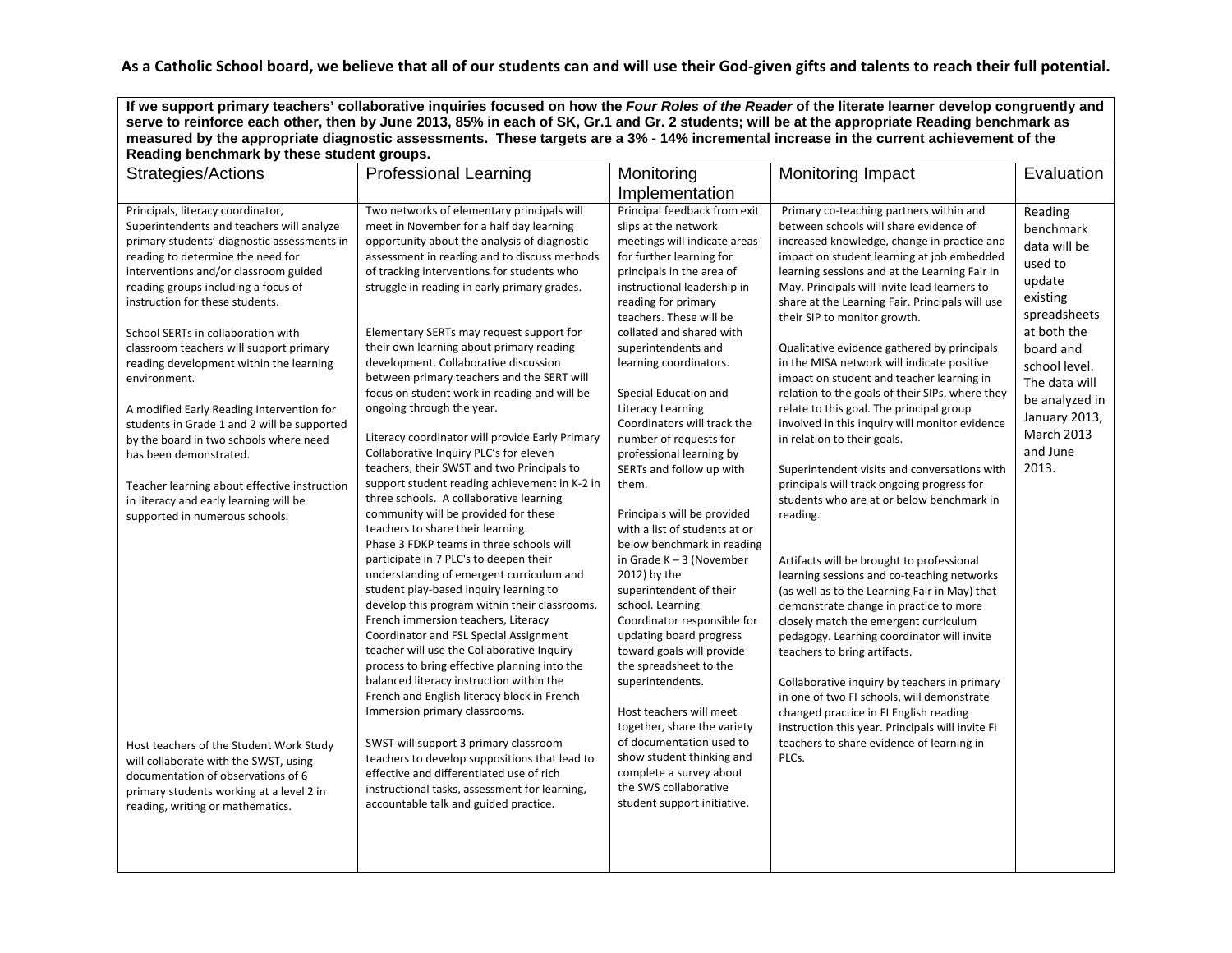If we support junior and intermediate teachers' (Grade 5 – 10) professional learning and inquiry in Mathematics (content knowledge and three part **lesson), then by June 2013, we will see an increase of 10% of students at level 3 or 4 in the applied Math courses at our secondary schools and a 10% increase of Grade 7 & 8 students at level 3 or 4 in the Number Sense and Numeration strand on the report card. Currently the overall Board performance rate for students taking the Grade 9 Applied EQAO Mathematics Assessment (achieving Level 3 or 4) is 62%. Our targeted achievement for 2013 will be 62%; for 2014 will be 65%.**

| $\alpha$ and $\alpha$ is the set of $\alpha$ is the set of $\alpha$ is the set of $\alpha$ is the set of $\alpha$ is the set of $\alpha$ is the set of $\alpha$ is the set of $\alpha$ is the set of $\alpha$ is the set of $\alpha$ is the set of $\alpha$ is the set of $\alpha$  |                                                                                                                                                                                                                                                                                                                                                                                                                                                                                                                                                                                                                                                                                                                                                                                                                                                                                                                                                                                            |                                                                                                                                                                                                                                                                                                                                                                                                                                                                                                                                                                                                                                                                |                                                                                                                                                                                                                                                                                                                                                                                                                                                                                                                                                                                                                                                                                                                                                   |                                                                                                                                                                                                                                                                                                                                                                                                                                                                                                                 |
|-------------------------------------------------------------------------------------------------------------------------------------------------------------------------------------------------------------------------------------------------------------------------------------|--------------------------------------------------------------------------------------------------------------------------------------------------------------------------------------------------------------------------------------------------------------------------------------------------------------------------------------------------------------------------------------------------------------------------------------------------------------------------------------------------------------------------------------------------------------------------------------------------------------------------------------------------------------------------------------------------------------------------------------------------------------------------------------------------------------------------------------------------------------------------------------------------------------------------------------------------------------------------------------------|----------------------------------------------------------------------------------------------------------------------------------------------------------------------------------------------------------------------------------------------------------------------------------------------------------------------------------------------------------------------------------------------------------------------------------------------------------------------------------------------------------------------------------------------------------------------------------------------------------------------------------------------------------------|---------------------------------------------------------------------------------------------------------------------------------------------------------------------------------------------------------------------------------------------------------------------------------------------------------------------------------------------------------------------------------------------------------------------------------------------------------------------------------------------------------------------------------------------------------------------------------------------------------------------------------------------------------------------------------------------------------------------------------------------------|-----------------------------------------------------------------------------------------------------------------------------------------------------------------------------------------------------------------------------------------------------------------------------------------------------------------------------------------------------------------------------------------------------------------------------------------------------------------------------------------------------------------|
| Strategies/Actions                                                                                                                                                                                                                                                                  | <b>Professional Learning</b>                                                                                                                                                                                                                                                                                                                                                                                                                                                                                                                                                                                                                                                                                                                                                                                                                                                                                                                                                               | Monitoring                                                                                                                                                                                                                                                                                                                                                                                                                                                                                                                                                                                                                                                     | <b>Monitoring Impact</b>                                                                                                                                                                                                                                                                                                                                                                                                                                                                                                                                                                                                                                                                                                                          | Evaluation                                                                                                                                                                                                                                                                                                                                                                                                                                                                                                      |
|                                                                                                                                                                                                                                                                                     |                                                                                                                                                                                                                                                                                                                                                                                                                                                                                                                                                                                                                                                                                                                                                                                                                                                                                                                                                                                            | Implementation                                                                                                                                                                                                                                                                                                                                                                                                                                                                                                                                                                                                                                                 |                                                                                                                                                                                                                                                                                                                                                                                                                                                                                                                                                                                                                                                                                                                                                   |                                                                                                                                                                                                                                                                                                                                                                                                                                                                                                                 |
| Instructional strategies such as small<br>group work like BANSHO will be used<br>by Junior and Intermediate teachers to<br>develop confidence in problem-solving<br>for students in these grades.                                                                                   | The priority list of content areas in Math<br>developed by a cross panel group in 2012, led<br>by secondary math coaches, will be the focus<br>of further cross panel work between<br>secondary math teachers and Gr 5 - 8<br>teachers which will include 3 half day content<br>building sessions, 1 full day of lesson planning<br>and co-teaching opportunities.                                                                                                                                                                                                                                                                                                                                                                                                                                                                                                                                                                                                                         | Grade 5 - 8 teachers in the CILM<br>network and other junior<br>/intermediate teachers who are<br>inguiring in the area of Math will<br>be invited to participate in the<br>cross panel math inquiry<br>professional learning sessions to<br>build their content knowledge by<br>the Secondary Learning<br>coordinator and the Numeracy                                                                                                                                                                                                                                                                                                                        | A pre and post survey taken at the<br>cross panel sessions for<br>elementary teachers to identify<br>areas that students struggle with in<br>math, will indicate increased<br>confidence for students in learning<br>and for teachers in instruction in<br>these areas. Learning coordinators<br>will conduct and analyze the<br>surveys.                                                                                                                                                                                                                                                                                                                                                                                                         | In elementary,<br><b>Report Card</b><br>marks for Term 1<br>will provide<br>information<br>about<br>achievement for<br>the elementary<br>students targeted<br>in this goal.<br>In secondary,<br>mid-term and<br>final report card<br>marks will<br>provide<br>information<br>about<br>achievement for<br>the secondary<br>students targeted<br>in this goal.<br>EQAO data will be<br>used in August<br>2013 to analyze<br>improved<br>achievement for<br>these students in<br>both elementary<br>and secondary. |
| Secondary school math departmental<br>goals will focus on students in applied<br>courses, particularly in grade 9 to<br>increase the percentage of students<br>achieving at level 3 or 4.                                                                                           | Secondary numeracy coaches will co-plan and<br>co-teach lessons using various strategies with<br>Grade 9 Applied mathematics teachers in<br>preparation for the EQAO Math assessment.                                                                                                                                                                                                                                                                                                                                                                                                                                                                                                                                                                                                                                                                                                                                                                                                      | Learning Coordinator<br>Secondary numeracy coaches will<br>identify numbers of co-planning<br>and co-teaching sessions<br>delivered with Grade 9 applied<br>Math teachers.                                                                                                                                                                                                                                                                                                                                                                                                                                                                                     | EQAO Grade 9 Numeracy results<br>for Applied Math will hit the target<br>identified in this goal (62%). Grade<br>9 applied math report card marks<br>will be analyzed at math<br>departmental PLCs to determine<br>next steps to achieve our goal.                                                                                                                                                                                                                                                                                                                                                                                                                                                                                                |                                                                                                                                                                                                                                                                                                                                                                                                                                                                                                                 |
| Collaborative inquiry questions of<br>teachers in Grade 5 - 8 will reflect the<br>focus of LNS resources and will be<br>based on strategies and actions such<br>as accountable talk, engagement<br>strategies to build confidence,<br>problem solving and the three part<br>lesson. | Two networks of elementary principals will<br>meet in November for a half day learning<br>opportunity focused on new LNS resources in<br>Mathematics. The goal of this session is to<br>support learning needs of principals, in order<br>to support learning needs of teachers, in<br>order to support learning needs of students<br>who struggle in Math.<br>Teachers involved in collaborative inquires<br>will have opportunities for co-planning and<br>co-teaching in order to support their<br>reflection and analysis of the impact of their<br>strategies and actions on students' ability to<br>independently solve difficult math problems.<br>Principals and teachers from both elementary<br>and secondary schools will participate in a full<br>day of learning with Marion Small on Feb 19,<br>2013. The focus of the session will be helping<br>students who struggle in numeracy. Feedback<br>slips will be gathered and collated to<br>determine follow up for teachers. | Principal feedback from exit slips<br>at the network meetings will<br>indicate areas for further learning<br>for principals in the area of<br>instructional leadership in math.<br>Feedback will be analyzed by<br>Numeracy Learning Coordinator<br>and follow up will be discussed<br>with superintendents.<br>Teachers' inquiry questions will<br>reflect the targeted strategies.<br>Principals will monitor the<br>progress of the inquiries through<br>school based job embedded<br>learning sessions. In secondary<br>schools superintendent and<br>Secondary Learning Coordinator<br>will analyze the secondary math<br>departmental inquiry questions. | Parents will be contacted by phone<br>to inform them of the "Homework<br>Help" website and to encourage<br>them to have their child use it.<br>Qualitative evidence gathered by<br>principals in the MISA network will<br>indicate positive impact on student<br>and teacher learning in relation to<br>the goals of their SIPs, where they<br>relate to this goal. Exit slips and<br>qualitative evidence will be<br>analyzed to determine additional<br>professional learning.<br>Co-teaching feedback gathered at<br>network meetings and at the<br>Learning Fair in May 2013, from<br>teachers in CILM will demonstrate<br>change in practice with respect to<br>teacher confidence in leading<br>students through problem solving<br>in Math |                                                                                                                                                                                                                                                                                                                                                                                                                                                                                                                 |